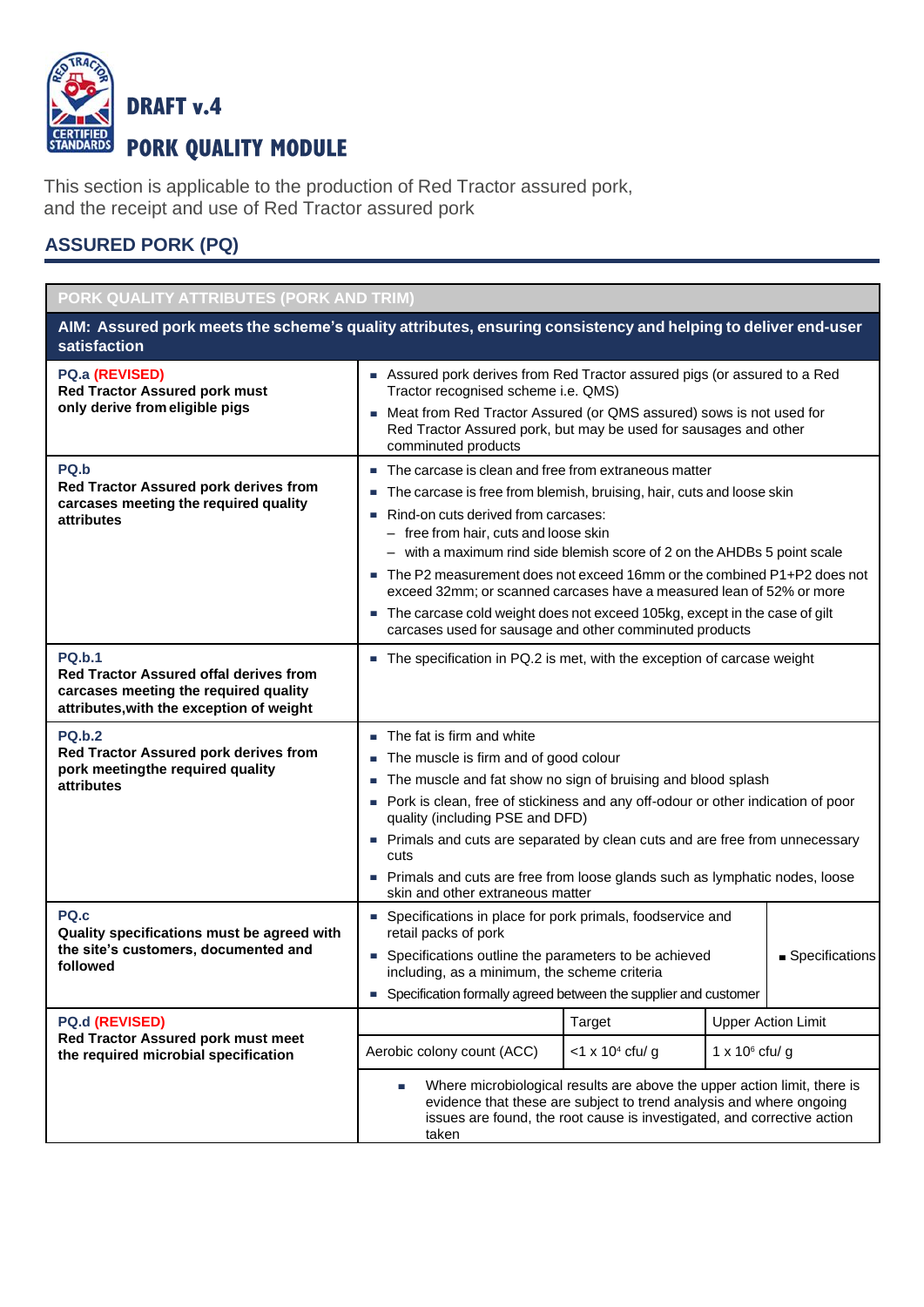| <b>STANDARDS</b>                                                                                                                                                                                  | <b>HOW YOU WILL BE MEASURED</b>                                                                                                                                                                                                                                                                                                                                                                                                                                                                                                                                                                                                                                                                                                           |                                         |  |
|---------------------------------------------------------------------------------------------------------------------------------------------------------------------------------------------------|-------------------------------------------------------------------------------------------------------------------------------------------------------------------------------------------------------------------------------------------------------------------------------------------------------------------------------------------------------------------------------------------------------------------------------------------------------------------------------------------------------------------------------------------------------------------------------------------------------------------------------------------------------------------------------------------------------------------------------------------|-----------------------------------------|--|
| <b>MONITORING OF PORK AGAINST THE QUALITY ATTRIBUTES (PORK AND TRIM)</b>                                                                                                                          |                                                                                                                                                                                                                                                                                                                                                                                                                                                                                                                                                                                                                                                                                                                                           |                                         |  |
|                                                                                                                                                                                                   | AIM: Systems to verify the quality attributes are in place and procedures are working                                                                                                                                                                                                                                                                                                                                                                                                                                                                                                                                                                                                                                                     |                                         |  |
| PQ.e<br>The site must have systems in place to<br>monitor carcases and pork products<br>against specifications and the scheme's<br>quality requirements                                           | System includes a visual inspection:<br>- of a sample of bought-in product at intake (including<br>inter-company transfers)<br>- of all bought in product before cutting and further processing<br>- of all products at specified points on the production line<br>- of finished products<br>System includes microbiological testing to a risk assessed<br>schedule:<br>- frequency is dependent on risks (e.g. frequency of<br>deliveries, microbial results and previous performance)<br>System includes organoleptic sampling of finished<br>products of pork against customers specifications, for<br>tenderness, succulence, flavour and visual appearance<br>The system is documented and trained staff deliver its<br>requirements | $\blacksquare$ Schedules<br>and results |  |
| <b>PQ.e.1</b><br>Carcases and pork products not meeting the<br>quality attributes must not be used in the<br>production of Red Tractor Assured pork<br>products, unless specific exemptions apply | <b>Exemptions include:</b><br>- overweight gilt carcases being suitable for the production of Red<br>Tractor Assured sausages and other comminuted products<br>- the offal of overweight carcases being suitable for being described as<br><b>Red Tractor Assured offal</b><br>• Other, non-conforming products are handled in accordance with documented<br>procedures and where applicable a root cause analysis undertaken and<br>corrective action implemented                                                                                                                                                                                                                                                                        |                                         |  |
| <b>PROCESS CONTROLS (PORK AND TRIM)</b>                                                                                                                                                           |                                                                                                                                                                                                                                                                                                                                                                                                                                                                                                                                                                                                                                                                                                                                           |                                         |  |
| AIM: Systems are in place to produce pork to the required quality attributes                                                                                                                      |                                                                                                                                                                                                                                                                                                                                                                                                                                                                                                                                                                                                                                                                                                                                           |                                         |  |
| PQ.f<br>Carcases must be scalded, de-haired (singed<br>and/ or scraped as required), to produce a<br>firm, clean and undamaged rind                                                               |                                                                                                                                                                                                                                                                                                                                                                                                                                                                                                                                                                                                                                                                                                                                           |                                         |  |
| PQ.g<br>Pork and trim products must be labelled<br>with kill date                                                                                                                                 | Primals packed in modified atmosphere packaging or vacuum packed are<br>labelled as such, with a durability date or code<br>• Pork mince may carry multiple kill dates                                                                                                                                                                                                                                                                                                                                                                                                                                                                                                                                                                    |                                         |  |
| <b>PQ.g.1</b><br>Chilled fresh pork must be processed<br>within kill +7 days unless specific<br>exemptions apply                                                                                  | • Vacuum packed, gas flushed or deep chilled products may be processed after<br>7 days, provided the temperature does not exceed 3°C and given satisfactory<br>documentary support that quality is not compromised<br>If the product temperature has been disturbed and exceeded 5°C, the pork is<br>ш<br>processed within 4 days<br>Kill dates (as labelled on the product) is used to establish durability dates                                                                                                                                                                                                                                                                                                                        |                                         |  |
| PQ.h<br>Any meat to be frozen before processing<br>must be in good condition, effectively<br>packaged and placed into a freezer within 4<br>days of slaughter                                     | • Date of entry into the freezer applied<br>Where frozen, the meat is in good condition and effectively packaged at the<br>ш<br>time of freezing<br>• Vacuum packed or gas flushed or deep chilled products may be processed<br>after 4 days, provided the temperature does not exceed 3°C and there is<br>satisfactory documentary support that quality is not compromised                                                                                                                                                                                                                                                                                                                                                               |                                         |  |
| <b>PQ.h.1</b><br>Systems must be in place to ensure that<br>frozen pork and trim is used within 12<br>months of freezing                                                                          | System includes applying a date of freezing to each unit and a durability date,<br>and having an effective stock control system                                                                                                                                                                                                                                                                                                                                                                                                                                                                                                                                                                                                           |                                         |  |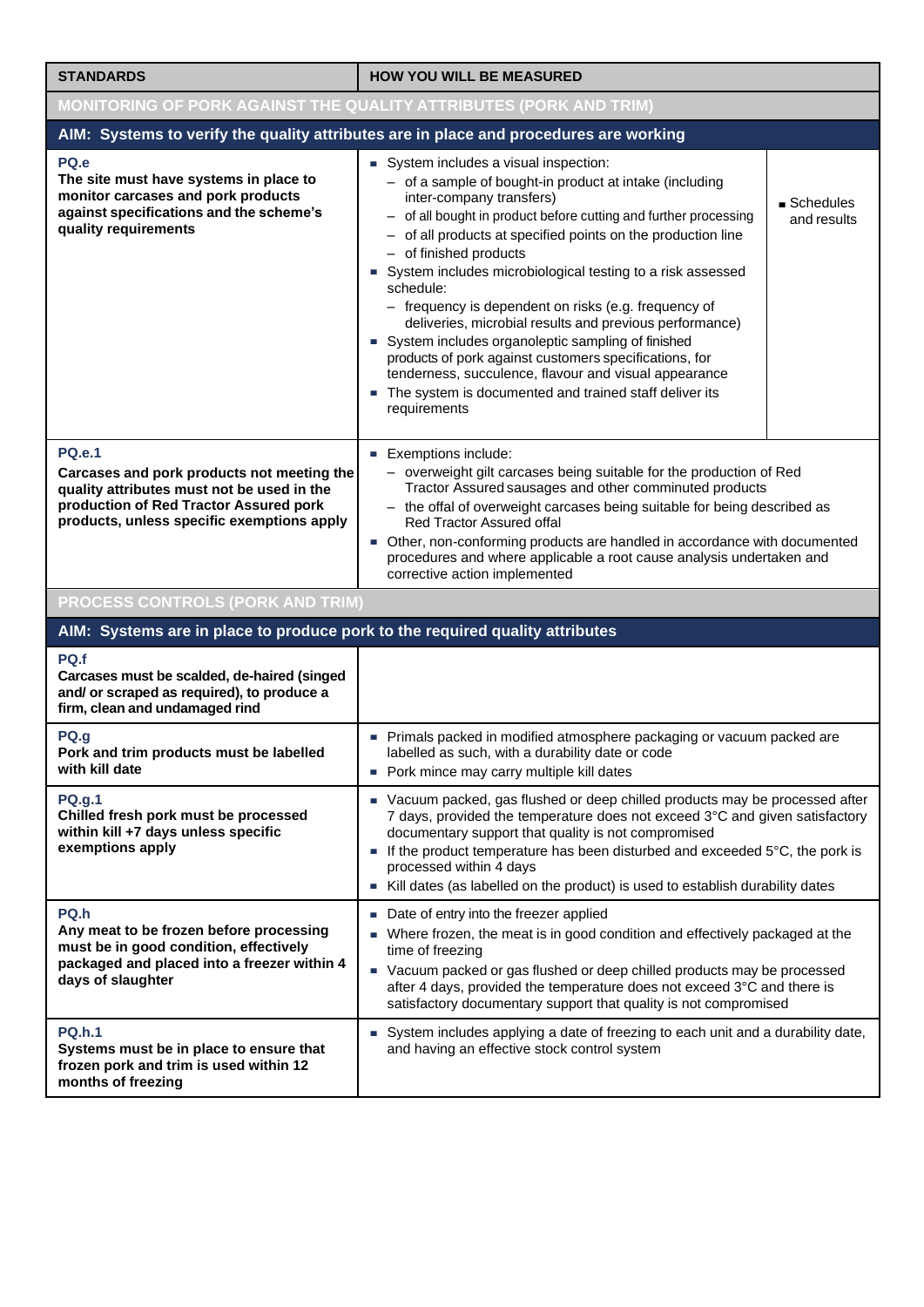## **STANDARDS HOW YOU WILL BE MEASURED**

| <b>TEMPERATURE MANAGEMENT (PORK AND TRIM)</b>                                                                                                                            |                                                                                                                                                                                                                                                                                                                                                                                                                                                                                                                                                                                                                                                                                                      |                                                   |  |
|--------------------------------------------------------------------------------------------------------------------------------------------------------------------------|------------------------------------------------------------------------------------------------------------------------------------------------------------------------------------------------------------------------------------------------------------------------------------------------------------------------------------------------------------------------------------------------------------------------------------------------------------------------------------------------------------------------------------------------------------------------------------------------------------------------------------------------------------------------------------------------------|---------------------------------------------------|--|
| AIM: Pork is chilled in a manner that does not adversely impact on quality and maintained at required temperatures                                                       |                                                                                                                                                                                                                                                                                                                                                                                                                                                                                                                                                                                                                                                                                                      |                                                   |  |
| PQ.i<br>Carcases must be transferred to temperature<br>controlled environments without delay                                                                             |                                                                                                                                                                                                                                                                                                                                                                                                                                                                                                                                                                                                                                                                                                      |                                                   |  |
| PQ.j<br>Carcases in chillers must be managed<br>in such a way to encourage cooling and<br>reduce condensation                                                            | • Carcase sides are spaced to allow airflow around the carcases<br>Carcase bunching is avoided<br>Hot and completely chilled carcases are not stored in the same chiller,<br>unless hot carcases have passed through an in-line blast chill or there is<br>evidence that the process is not compromising the safety and quality of<br>meat already chilled                                                                                                                                                                                                                                                                                                                                           |                                                   |  |
| <b>PQ.j.1</b><br>Carcases and products are chilled to<br>required temperatures, in accordance with<br>planned chilling regimes                                           | The chilling regime is designed to ensure that the deep muscle temperature<br>(when measured within the leg), does not fall below 10°C during the first 3<br>hours from the commencement of the cooling cycle<br>• Within 24 hours of cooling to 10°C, or before the pork is cut or processed, the<br>deep musculature is reduced to between -2°C and +5°C. All pork products<br>(including finished product) are held between -2°C and +5°C                                                                                                                                                                                                                                                         |                                                   |  |
| PQ.k<br>Pork products (including finished product)<br>and trim must be stored at between -2°C<br>and +5°C for fresh product and at -12°C<br>or below for frozen products | The operational capability of the temperature control system is such that the<br>required temperatures are achieved under maximum load<br>Systems are in place to minimise the ingress of warm air e.g. strip curtains                                                                                                                                                                                                                                                                                                                                                                                                                                                                               |                                                   |  |
| PQ.I<br>The defrosting of frozen pork and trim<br>must be managed to ensure the outer<br>surface does not exceed +7°C during<br>the defrosting period                    | Defrosting undertaken in a controlled manner<br>Records of the defrosting dates, times and product<br>temperatures are kept                                                                                                                                                                                                                                                                                                                                                                                                                                                                                                                                                                          | Defrosting<br>records                             |  |
| PQ.m (REVISED)<br>Temperatures must be regularly<br>monitored in accordance with<br>documented procedures                                                                | - Temperatures of both chill stores and products monitored in<br>accordance with a risk assessed schedule<br>Incoming product temperatures are checked before<br>accepting the delivery (i.e. on the delivery vehicle).<br>- Chilled pork does not fall outside of the range of -2°C to+5°C<br>and is brought into the preparation room progressively as<br>needed.<br>Checks are undertaken at different points within the<br>storage unit, both between packs for packed product and<br>product core temperatures on other products<br>• Carcase temperatures measured using a probe into the<br>deep musculature of the hindquarter and/ or forequarter<br>Records of temperature monitoring kept | $\blacksquare$ Schedule,<br>monitoring<br>records |  |
| <b>PQ.m.1</b><br>Where temperature monitoring identifies<br>non-conforming products, the root cause<br>is identified and the product dealt with<br>appropriately         | • Corrective actions are implemented where appropriate<br>A record of the root cause and corrective actions is kept                                                                                                                                                                                                                                                                                                                                                                                                                                                                                                                                                                                  | $\blacksquare$ Corrective<br>actions              |  |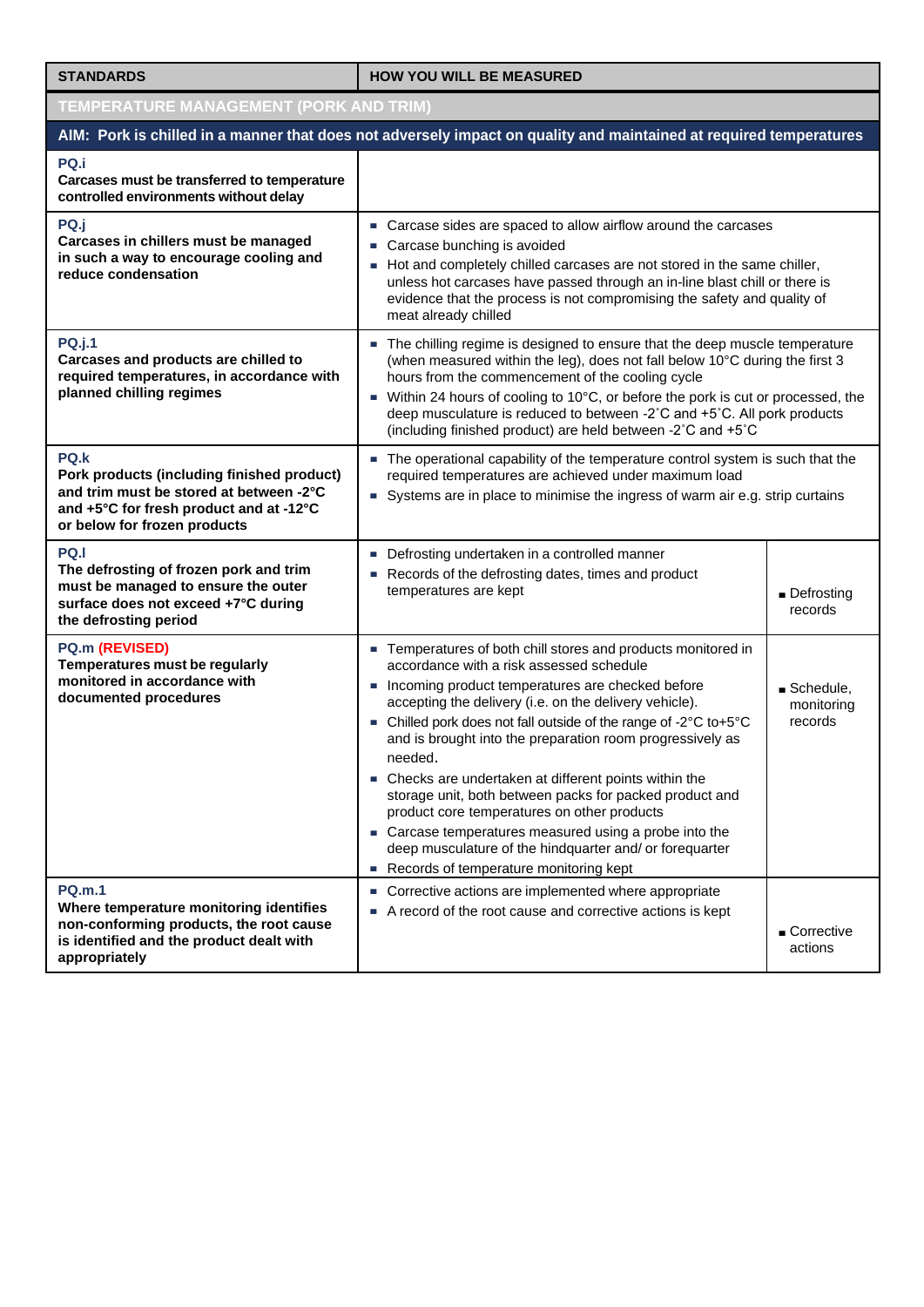## **ASSURED PORK SAUSAGES (PS)**

This section is applicable to the production of assured pork sausages and sausage-type products (e.g. meatballs, sausage meat, stuffing, burgers)

## **ASSURED PORK SAUSAGES (PS)**

| <b>STANDARDS</b>                                                                                                                                                                    | <b>HOW YOU WILL BE MEASURED</b>                                                                                                                                                                                                                                                                                                                                                                                                                                                                                                                                                                                                                                                                                                                                                                                                                                                                                                                                                                                                                                                                                                                                                                                                                                                                                                                                                                                                                                              |  |  |
|-------------------------------------------------------------------------------------------------------------------------------------------------------------------------------------|------------------------------------------------------------------------------------------------------------------------------------------------------------------------------------------------------------------------------------------------------------------------------------------------------------------------------------------------------------------------------------------------------------------------------------------------------------------------------------------------------------------------------------------------------------------------------------------------------------------------------------------------------------------------------------------------------------------------------------------------------------------------------------------------------------------------------------------------------------------------------------------------------------------------------------------------------------------------------------------------------------------------------------------------------------------------------------------------------------------------------------------------------------------------------------------------------------------------------------------------------------------------------------------------------------------------------------------------------------------------------------------------------------------------------------------------------------------------------|--|--|
| PORK SAUSAGE QUALITY ATTRIBUTES                                                                                                                                                     |                                                                                                                                                                                                                                                                                                                                                                                                                                                                                                                                                                                                                                                                                                                                                                                                                                                                                                                                                                                                                                                                                                                                                                                                                                                                                                                                                                                                                                                                              |  |  |
| AIM: Red Tractor Assured pork sausages meet the scheme's quality attributes, ensuring consistency and<br>helping todeliver end-user satisfaction                                    |                                                                                                                                                                                                                                                                                                                                                                                                                                                                                                                                                                                                                                                                                                                                                                                                                                                                                                                                                                                                                                                                                                                                                                                                                                                                                                                                                                                                                                                                              |  |  |
| PS.a (REVISED)<br>The meat and ingredients used in Red<br>Tractor Assured pork sausages meet the<br>scheme's requirements including<br>maximum permitted limits                     | All pork and pork ingredients (including fat and rinds) used are Red Tractor<br>Assured (or QMS assured), are sourced from Red Tractor licenced sites and<br>meet the pork quality attributes<br>Pork is either fresh or frozen<br>The meat content of a pork sausage is at least 52%, with the definition of meat<br>being as defined in legislation. The meat content may include:<br>$-$ fat up to 30%<br>- connective tissue up to 25% collagen/ protein ratio<br>- neck end/jowl meat up to 10% (unless trimmed of all glands) e.g. maximum<br>of 5.2% in a 52% pork content sausage<br>- rinds, or dehydrated rinds that have been rehydrated in line with<br>manufacturer's instructions up to 10% e.g. maximum of 5.2% in a 52% pork<br>content sausage<br>• Other ingredients used in pork sausages are used in accordance with legal<br>requirements. Ingredients may include:<br>- a maximum of 1.38g salt or 550mg sodium per 100g of raw sausage meat;<br>with the product range average not exceeding 1.13g salt or 450mg sodium<br>per 100g sausages<br>added Phosphate (E450, E451, E452) up to 0.5% of the total recipe<br>- natural and artificial colours up to legislative limits<br>- the use of preservatives permitted by legislation<br>- the use of preservative sulphur dioxide up to 450ppm of the final product at<br>point of sale<br>■ Natural or artificial casings are used. Natural casings do not need to derive from<br>an assured source |  |  |
| <b>PS.a.1</b><br>Non-permitted ingredients are not used in<br>the production of Red Tractor Assured<br>pork sausages                                                                | Non-permitted ingredients include:<br>- head meat (with the exception of masseters)<br>- liver skirts<br>blood products<br>offal<br>mechanically separated meat<br>- monosodium glutamate<br>- functional proteins and fat emulsions<br>- non assured meat, trim, rinds or fat<br>- meat, trim or fat from species other than pigs                                                                                                                                                                                                                                                                                                                                                                                                                                                                                                                                                                                                                                                                                                                                                                                                                                                                                                                                                                                                                                                                                                                                           |  |  |
| PS.a.2 (REVISED)<br>Bacon raw material brought in from a<br>different site must be sourced from a Red<br>Tractor licensed supplier and be labelled as<br><b>Red Tractor Assured</b> | • Where the site is assembling component packs e.g. pigs in blankets, only<br>the clauses contained within the Red Tractor Pork Quality Module (Assured<br>Pork Sausages) (or equivalent) appropriate to the process being undertaken<br>shall apply<br>RECORD: Bacon supplier's Red Tractor Licence certificate                                                                                                                                                                                                                                                                                                                                                                                                                                                                                                                                                                                                                                                                                                                                                                                                                                                                                                                                                                                                                                                                                                                                                             |  |  |
| <b>PS.a.3 (NEW)</b><br>Each batch of pork raw material must be<br>labelled with required information                                                                                | As a minimum, labelled with:<br>Site identification code (health mark)<br>Product description<br>Weight<br>$\overline{\phantom{a}}$<br>Traceability batch code<br>Confirmation of Red Tractor Assured status (by<br>use of the descriptor RT/RTA/Red Tractor/RT<br>Assured or Red Tractor Assured or by labelling<br>with the Red Tractor logo)<br>Country of birth, rearing and slaughter or<br>statement of pigs' origin                                                                                                                                                                                                                                                                                                                                                                                                                                                                                                                                                                                                                                                                                                                                                                                                                                                                                                                                                                                                                                                   |  |  |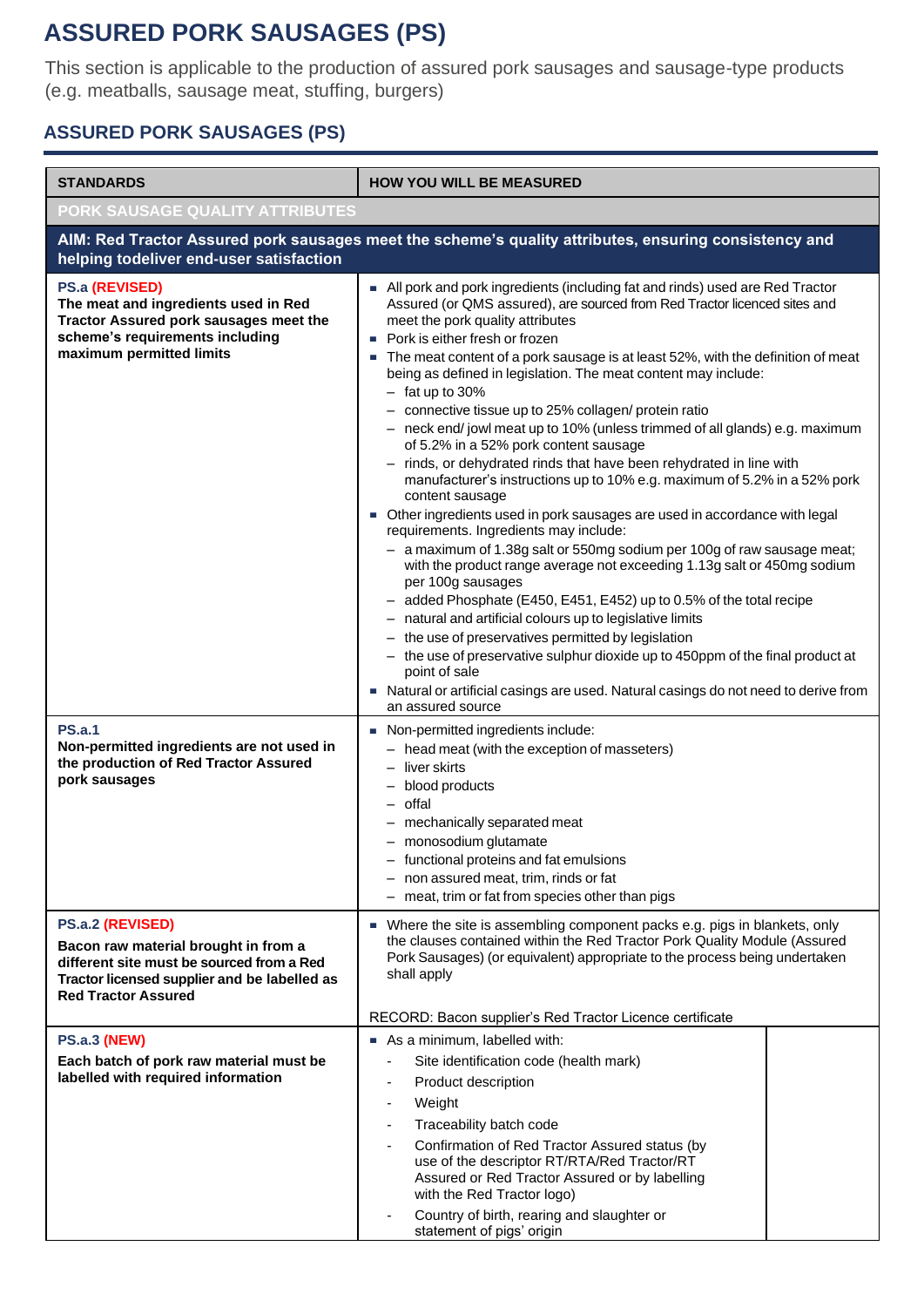|                                                                                                            | Date of freezing on all frozen raw material<br>Process-by or 'best before' on frozen material or a<br>use by date<br>Kill date (where applicable)                                                                                                                                                                                                                                                                                                                                                                         |                                      |
|------------------------------------------------------------------------------------------------------------|---------------------------------------------------------------------------------------------------------------------------------------------------------------------------------------------------------------------------------------------------------------------------------------------------------------------------------------------------------------------------------------------------------------------------------------------------------------------------------------------------------------------------|--------------------------------------|
| <b>PS.b</b><br>Pork sausages must be produced to a<br>documented recipe                                    | Recipe details all ingredients used, including casings<br>Ingredients used are permitted by the scheme standards                                                                                                                                                                                                                                                                                                                                                                                                          | $\blacksquare$ Recipes               |
| <b>PS.b.1</b><br>For each sausage type produced, a recipe<br>and methodology is documented and<br>followed | Sausage meat is ground by mincing or bowl chopping and<br>mixed together with other ingredients to a documented<br>recipe with a documented methodology<br>Methods used ensure the quality requirements are achieved<br>The methodology is appropriate to the recipe and specifies<br>equipment to be used, the frequency of mincing, and<br>quantities of ingredients, etc. to be added<br>Recipes and methodologies may be customer led or be<br>specific to the company<br>Methodologies may apply to multiple recipes | $\blacksquare$ Recipe<br>methodology |

| <b>STANDARDS</b>                                                                                       | <b>HOW YOU WILL BE MEASURED</b>                                                                                                                                                                                                                                                                                                                                                                                                                                                                       |                                |                          |                          |  |
|--------------------------------------------------------------------------------------------------------|-------------------------------------------------------------------------------------------------------------------------------------------------------------------------------------------------------------------------------------------------------------------------------------------------------------------------------------------------------------------------------------------------------------------------------------------------------------------------------------------------------|--------------------------------|--------------------------|--------------------------|--|
| PS.c<br>Pork sausages must meet the required<br>visual, colour, texture and flavour<br>characteristics | $\blacksquare$ Raw sausages will:<br>- have visible particles of raw meat<br>- be well formed, cylinder in shape<br>- not have excessive drip<br>- be free from off-odours<br>Cooked sausages will:<br>- have an even, light brown colour<br>- retain their original shape, with no splitting or significant shrinkage<br>- have a firm texture, with absence of hard particles (bone, gristle) and<br>excessive fat<br>- have a well-balanced flavour and no metallic taste, off-flavours and taints |                                |                          |                          |  |
| <b>PS.c.1</b><br>For each sausage type produced, a quality<br>specification is documented and followed | • Specification details quality parameters to be checked<br>on the production line, including appearance, packing<br>requirements and temperature<br>Specifications agreed formally with customers<br>$\mathcal{L}_{\mathcal{A}}$<br>Specifications are easily available to staff                                                                                                                                                                                                                     |                                |                          | Specifications           |  |
| PS.d<br>Anticipated cooking losses must be<br>established and documented for each<br>recipe            | • The product is cooked as per the recipe instructions, to<br>achieve an internal core temperature of 72°C<br>• The cooking loss is established using the following<br>Anticipated<br>calculation:<br>cooking<br>- Finished cooked (+72 $^{\circ}$ c) weight ÷ Raw weight x 100 = total<br>losses<br>cooked weight % (difference up to 100 = % cook loss)                                                                                                                                             |                                |                          |                          |  |
| PS.e<br>Finished, raw assured pork sausages<br>meet legal and scheme requirements for                  | The following specification is met. The specification may not be appropriate to<br>sausages containing raw vegetables, herbs, etc. Where that is the case the site<br>has set its own targets and limits                                                                                                                                                                                                                                                                                              |                                |                          |                          |  |
| microbiological limits, enabling the labelled<br>shelf life to be achieved                             |                                                                                                                                                                                                                                                                                                                                                                                                                                                                                                       | Target                         | Limit                    |                          |  |
|                                                                                                        | <b>ACC</b>                                                                                                                                                                                                                                                                                                                                                                                                                                                                                            | $<$ 5 x 10 <sup>4</sup> cfu/ g |                          | $<$ 5 x 10 $6$ cfu/ g    |  |
|                                                                                                        | Yeast/moulds                                                                                                                                                                                                                                                                                                                                                                                                                                                                                          | $<$ 5 x 10 <sup>3</sup> cfu/ g | $< 5 \times 10^4$ cfu/ g |                          |  |
|                                                                                                        | E. coli                                                                                                                                                                                                                                                                                                                                                                                                                                                                                               | $<$ 50 cfu/g                   | $5 \times 10^2$ cfu/ g   |                          |  |
|                                                                                                        | Salmonella                                                                                                                                                                                                                                                                                                                                                                                                                                                                                            | Absent in 5, 10g samples       |                          | Absent in 5, 10g samples |  |
| MONITORING OF PORK SAUSAGES AGAINST THE QUALITY ATTRIBUTES                                             |                                                                                                                                                                                                                                                                                                                                                                                                                                                                                                       |                                |                          |                          |  |
| AIM: Systems to varify the quality attributes are in place and procedures are working                  |                                                                                                                                                                                                                                                                                                                                                                                                                                                                                                       |                                |                          |                          |  |

**AIM: Systems to verify the quality attributes are in place and procedures are working**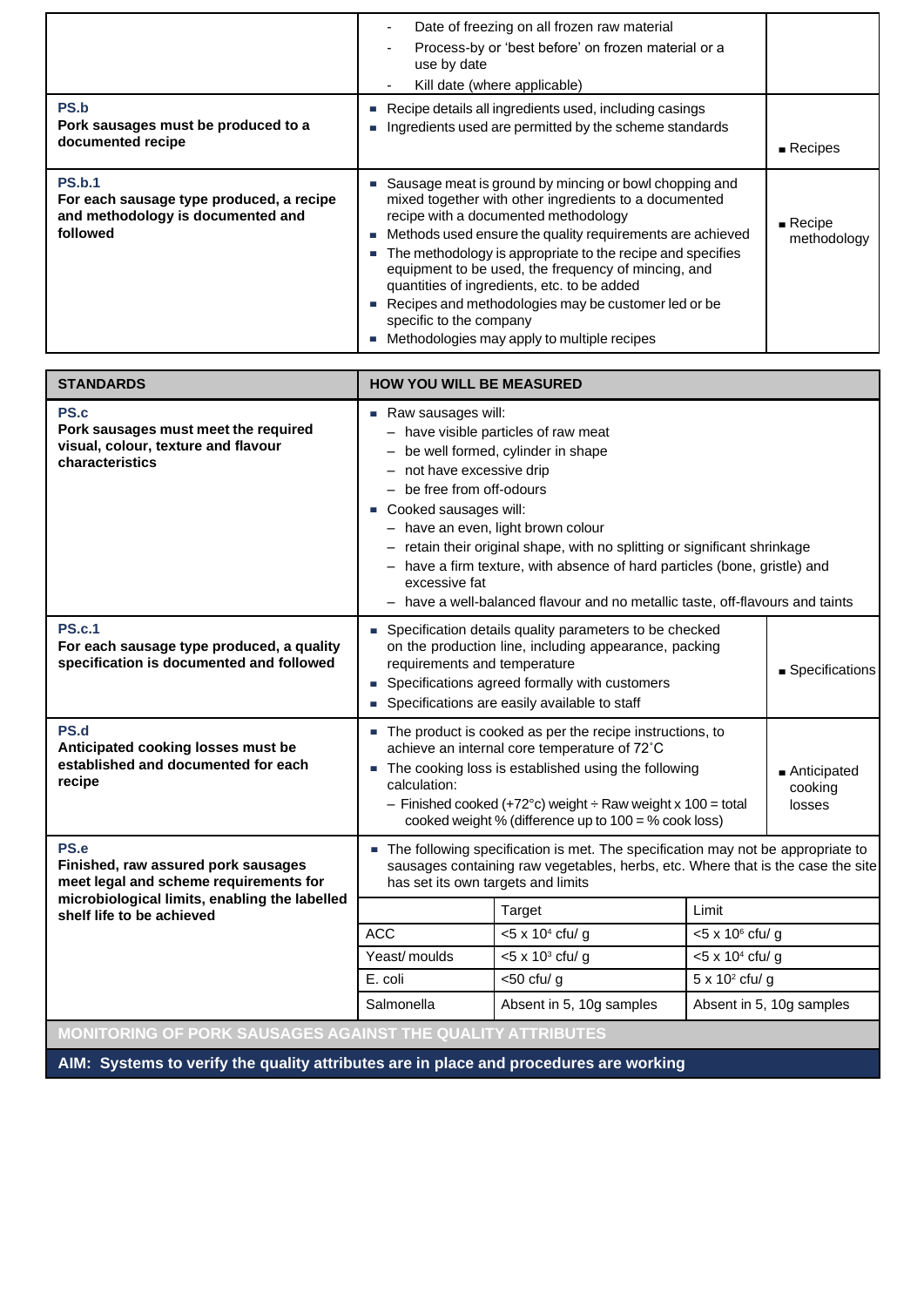| PS.f<br>Monitoring must be undertaken to ensure<br>assured pork sausages are produced in<br>accordance with the recipe, specifications<br>and scheme's quality requirements | All recipes are verified prior to use and at a risk assessed<br>×.<br>frequency going forward<br>Samples of finished products are tested:<br>- at a risk assessed frequency for microbiological criteria<br>and chemical analysis for meat, fat and salt and sulphur<br>dioxide content<br>- against organoleptic criteria at least monthly<br>Systems of verification include:<br>$\mathcal{L}_{\mathcal{A}}$<br>- NPD trials<br>- traceability of raw materials<br>- organoleptic testing, including taste panels<br>- microbiological and chemical analysis testing<br>- review of completed process records<br>Records of monitoring are kept | $\blacksquare$ Recipe<br>verification,<br>monitoring<br>results |
|-----------------------------------------------------------------------------------------------------------------------------------------------------------------------------|---------------------------------------------------------------------------------------------------------------------------------------------------------------------------------------------------------------------------------------------------------------------------------------------------------------------------------------------------------------------------------------------------------------------------------------------------------------------------------------------------------------------------------------------------------------------------------------------------------------------------------------------------|-----------------------------------------------------------------|
| <b>PS.f.1</b><br>Pork sausages not meeting the quality<br>attributes must not be marketed as Red<br>Tractor Assured and must be handled<br>appropriately                    | Non-conforming products are handled in accordance with documented<br>×.<br>procedures<br>Non-conformities are trended and where they are repeated a root cause<br>×.<br>analysis is undertaken and corrective action implemented<br>Records are kept<br>$\mathcal{L}_{\mathcal{A}}$                                                                                                                                                                                                                                                                                                                                                               |                                                                 |